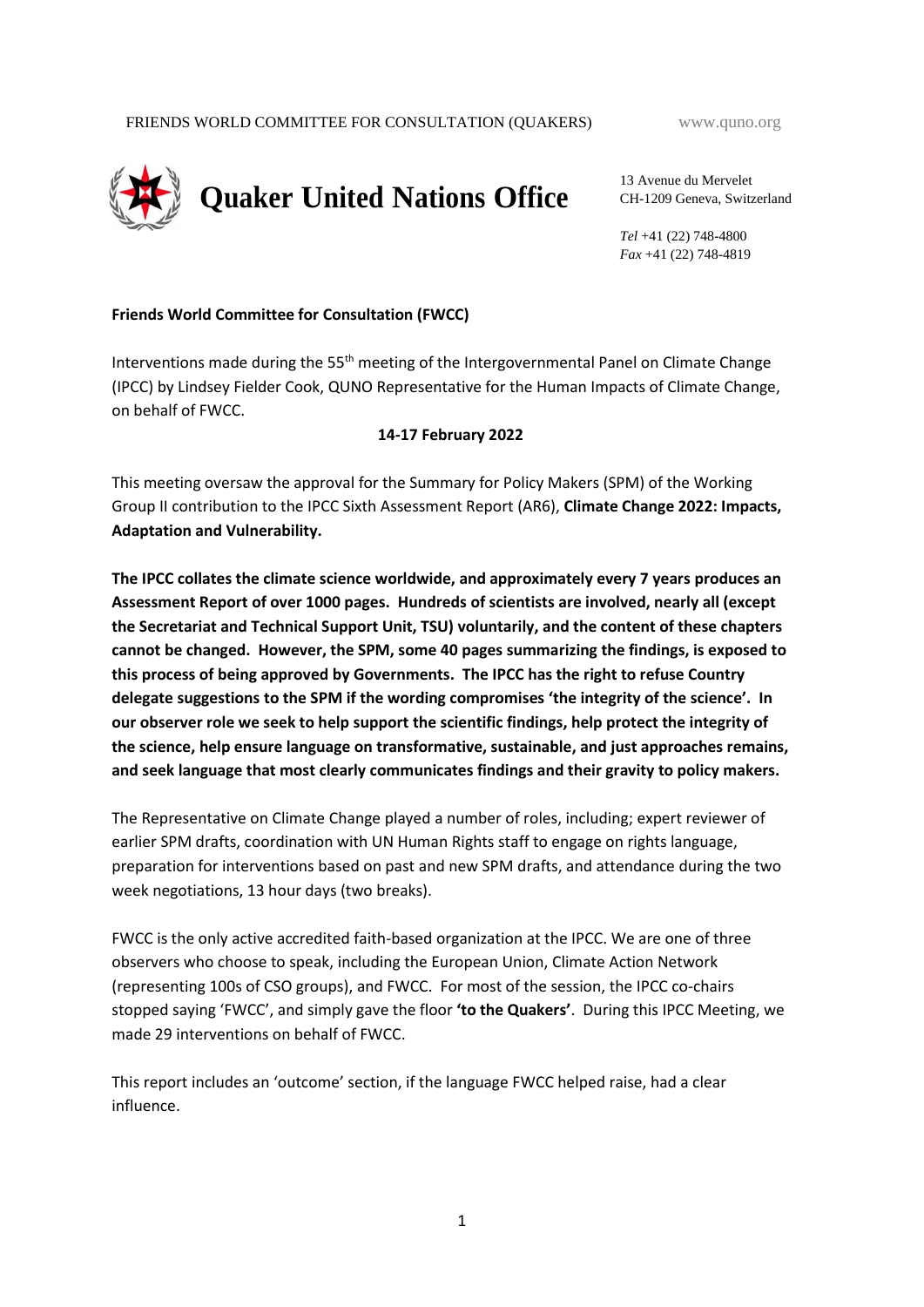#### **FWCC Interventions:**

### **1. Monday 14 February (Written submission) SPM 2**

**FWCC Written Intervention -** *As this is our first time, we wish to express our gratitude to the scientists and IPCC as a whole for this body of work, and to the German government for supporting this meeting. Concerning the SPM, what was so helpful in the earlier version, was the clarity in symbols – an arrow pointing up to show where the impacts are increasing. Now we have a slash – or minus sign as we are taught in math class in school – this could be a dangerous confusion for policy makers. Could the authors please consider using the earlier sign, or a PLUS sign, to ensure clarity in the figure when impacts are increasing? We also wish to thank the authors for including mental health in these figures.* 

### **2. Monday 14 February (written submission):**

**B.1.3** *- We welcome the reference to the Sustainable Development Goals as States have committed to these goals and their extraordinary framing for a healthy world. Maintaining this language helps us understand what global warming is threatening profoundly. Also, we suggest that we include the word 'insecurity' into the glossary to help with understanding, since the word 'insecurity' is commonly used in this scientific area and is appropriate here.*

**B.1.4 -** *We welcome the focus on physical and mental health and the underlying science and urge the IPCC authors to maintain the language of their important findings. This includes the list of physical diseases both to people and nature, and mental health challenges.*

**B.1.5 –** *we hope this language is not changed as it reflects significant research through the IPCC and also the Human Rights Council.* 

**B.1.6** *We value this focus on economic damages and consider this language appropriate. We also value the focus on human livelihoods affected, with the significant IPCC findings in the main text, and thank you for this.*

**B.1.7** *As experts in the climate/conflict nexus, we think the language of 'contributing to humanitarian crises where climate hazards interact' is excellent and reflects both IPCC and wider findings. We thank the IPCC for the language on displacement and involuntary migration, which is critical to highlight and reflects widespread research***.**

# **3. Tuesday 15 February 2022 (ORAL INTERVENTIONS FROM NOW ON)**

**FWCC intervention –** *FWCC (Quaker) thank the IPCC and the authors for this report and thank Germany for hosting this meeting. As civil society, we work hard to communicate IPCC findings, and in the role of communication, we believe a word here is missing, the word is 'sustainable'. We hear confusion being expressed over 'climate resilient development' and we ask if including the word 'sustainable' be included, to read 'sustainable and climate resilient development', to help link language with the Sustainable Development Goals to which policy makers have been focused on for a number of years now.*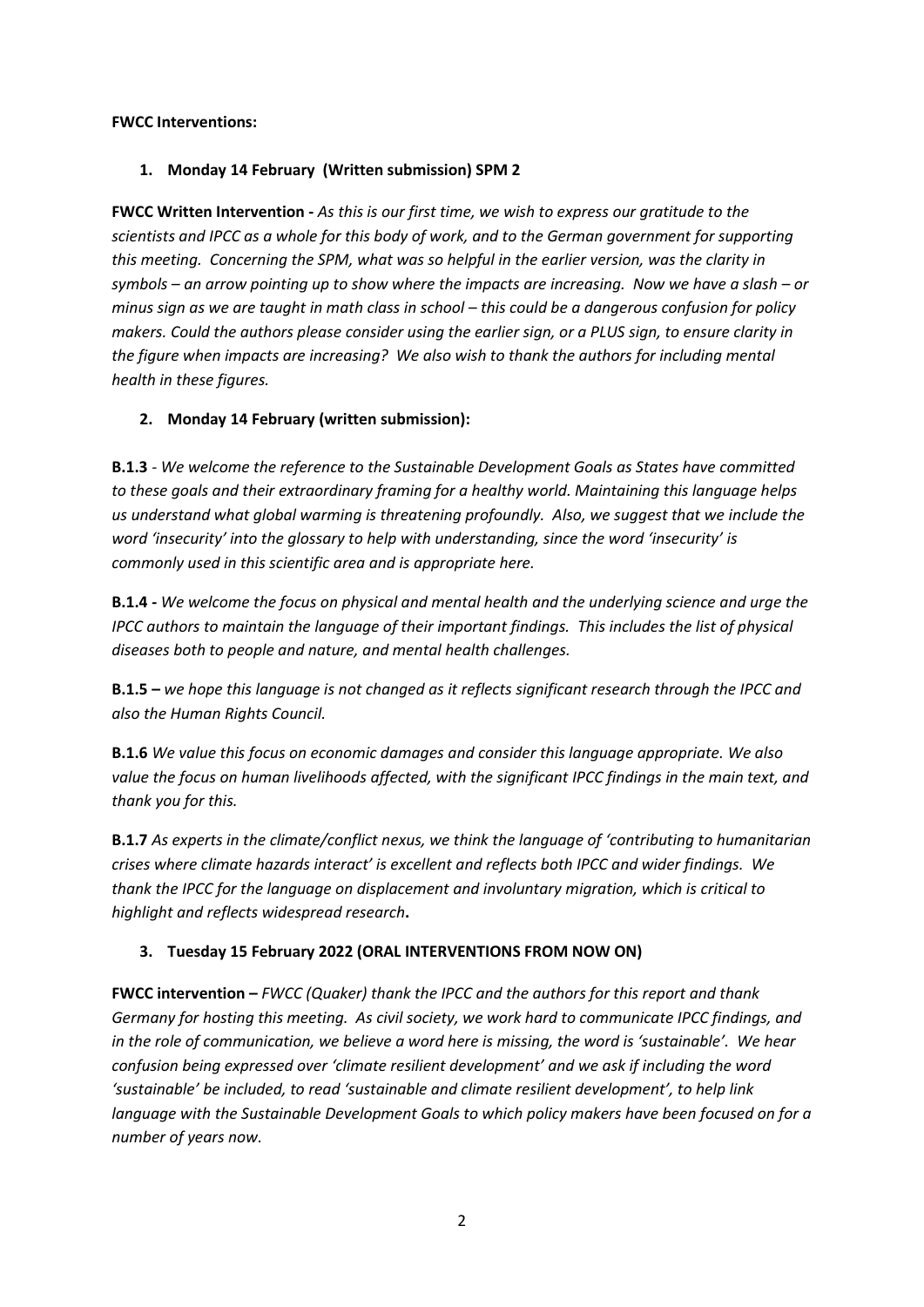Outcome*: final definition language – SPM D -* Climate Resilient Development integrates adaptation measures and their enabling conditions (Section C) with mitigation to advance sustainable development for all.

### **4. 15 February B.2.1**

**FWCC intervention –** *wish to thank Norway for highlighting focus on management, to integrate ecosystem, holistic management across systems. And on this point, I would add that rights-based approaches, or human rights-based approaches as clarified by the OHCHR, that these include just transition, gender, and protecting biodiversity, human rights, and Indigenous Peoples rights, and that rights-based approaches lead to more effective, sustainable, legitimate and coherent climate action. I am quoting the UN Special Rapporteur here. There is extensive literature on how HRBA lead to more effective climate action, and this is based on findings from extensive literature. We hope the science will not be diluted but will continue to reflect the extensive literature.*

Outcome: 'rights-based approaches remain in the final text (see below)

# **5. 15 February**

**FWCC intervention –** *reflect on point on the need for 'sustainable consumption', and to again note that a missing word here is 'sustainable' alongside 'climate resilient development', and to highlight the importance of integrating development language with Sustainable Development Goal language which policy makers have been integrating now for years.*

Outcome: see intervention #3

# **6. 15 February (B.1.2)**

**FWCC intervention –** *Would welcome re-inclusion of kelp forests – also, on the mention to list positive aspects of climate change, we are reminded of the IPCC SR 1.5C listing the loss of thousands of species, livelihoods, food insecurity even between a 1.5C and 2C, with the profound suffering this would bring it is hard to talk about the positive aspects of climate change.*

Overall outcome*: B.1.2 – 'positive' language allowed in relation to some Arctic areas, but language remains strong on negative – "*Hundreds of local losses of species have been driven by increases in the magnitude of heat extremes (*high confidence*), as well as mass mortality events on land and in the ocean (*very high confidence*) and loss of kelp forests (*high confidence*). Some losses are already irreversible, such as the first species extinctions driven by climate change (*medium confidence*)."

# **7. 15 February (B.1.3.)**

**FWCC intervention –** *thank the author David from Chapter 3, for articulating that what may be 'positive' in some fishing migration for one country, is a negative impact to other countries losing their fishing stocks, and how this could drive food insecurity and conflict. We appreciate his highlighting of the human impact, and the human suffering that may follow as a result of changes.*

> Overall outcome: *despite push by one country for 'positive effects of climate change', the language on B.1.3 remains strong on negative affects to societies.*

**8. Wednesday 16 February D.1 D.2 – breakout room – 6am**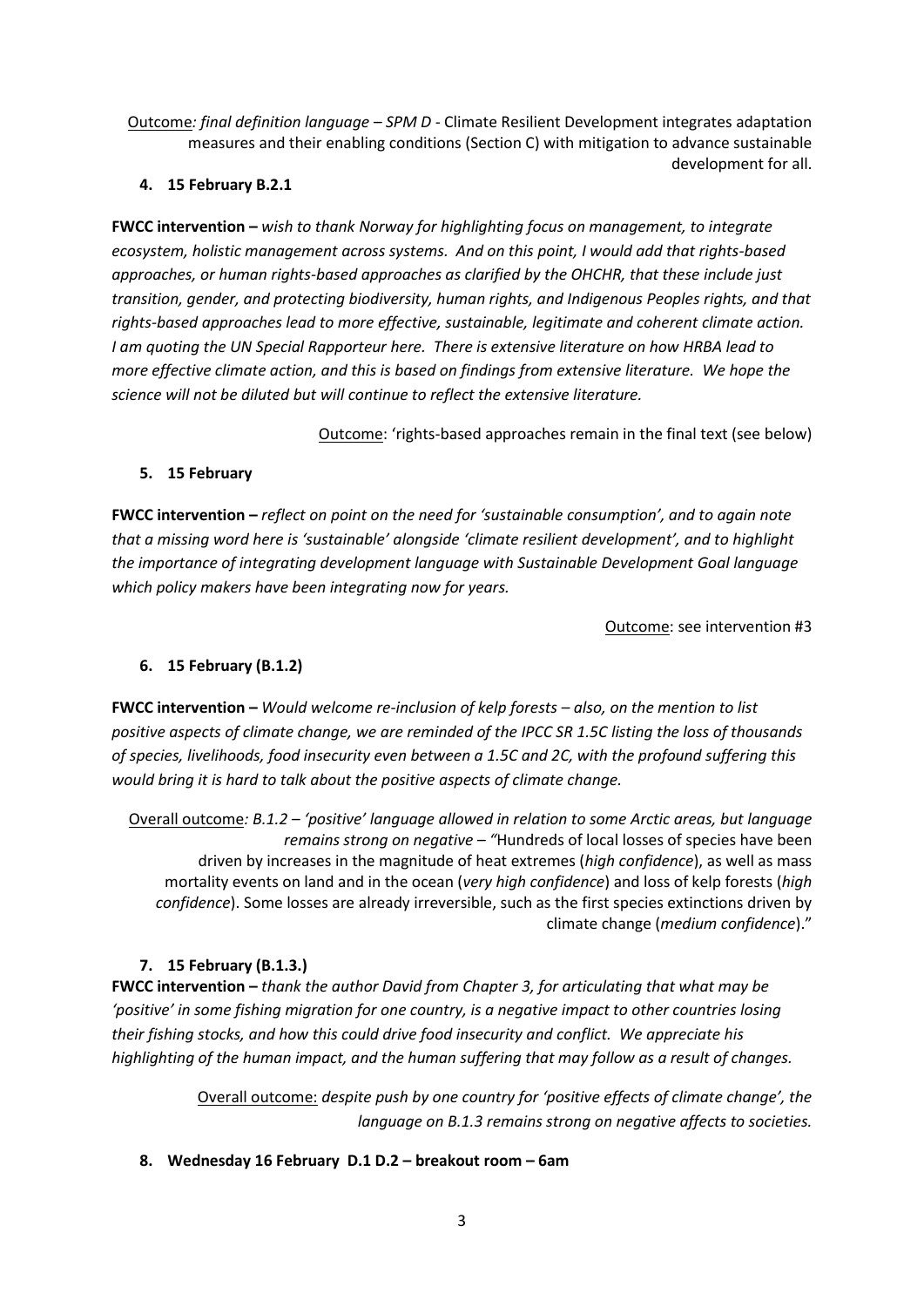**FWCC Intervention –** *as civil society communicators of the report, and as a native English speaker, the proposed words 'may or can' are very different – 'may' is quite weak, 'can' is better but this whole report is outlining the human impact of climate change and we would have serious concerns about the use of 'may'.*

Outcome **-** TOOK OUT MAY/CAN – back to what it was.

#### **9. 16 February Contact group on C.2.2**

**FWCC (Quakers)** *we thank the IPCC authors, Rachel, for this language on agroecology and listing its benefits – food security, health, well-being, biodiversity – as we are seeing significant increases in research on positive agroecology outcomes and we are very pleased to see this language here.*

Overall outcome: *'agroecology' taken out, 'agroecological principles' accepted, but overall sentence keeps spirit of approach:* Agroecological principles and practices, ecosystem-based management in fisheries and aquaculture, and other approaches that work with natural processes support food security, nutrition, health and well-being, livelihoods and biodiversity, sustainability, and ecosystem services (*high confidence*).

#### **10. Thursday 17 February – Section D**

**FWCC Intervention** –– Thank you co-chair, we wish to express our support for the call for least developed countries to be included in the list of vulnerable countries, both in resilience and in experiencing debt burdens.

#### **11. Thursday 17 February** - D.1.1.

**FWCC Intervention –** *As communicators of the science, we find the language in yellow as misleading – or 'false optimism' as was stated. We have concern for the integrity of the science. The Author has expressed preference for language of warming levels along the proposal. He clarified that the 1.5C language is consistent with the overall message of D. Yet in the D section, we do not see the 1.5C language until the end, in D.5. This will be confusing to policy makers and is a great loss to the message.*

Overall outcome: *language of 1.5C kept in earlier reference, D.1.1*

#### **12. 17 February D.4.2**

**FWCC Intervention** *- We appreciate the author's explanation on their cautious and appropriate use of Nature Based Solutions (NBS), and we appreciate the current stress on ecosystem adaptation, language which better reflects the outcome needed. Finally, this SPM's emphasis throughout on restoration is highly appreciated, as restoration reflects what at core is needed for unprecedented levels of degraded nature, and the unprecedented rate of species extinction in human history.*

Overall outcome: *NBS remains a concern to a number of countries, and kept to a footnote (44)*

#### **13. 17 February D.5.3.**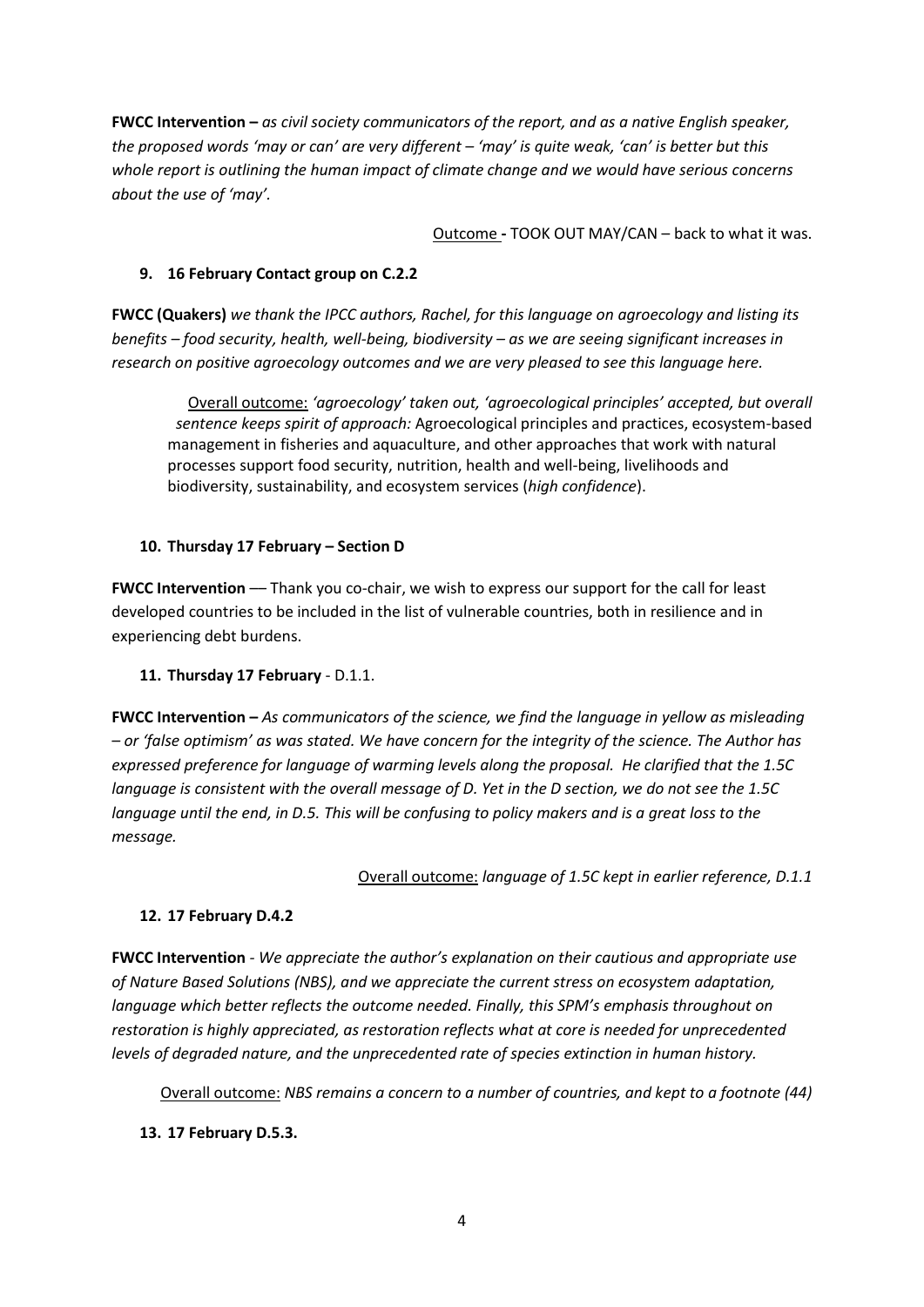**QUNO Intervention -–** T*his SPM focuses on 'impacts, adaptation and vulnerability', and this last paragraph is a profound witness to vulnerability. It also captures the powerful message of Working Group 1 on planetary health. We thank the authors for this last paragraph and consider it one of the most important in this report.*

*(Note: we spoke again on this sentence, intervention #24)*

QUNO Intervention – C.2.4 – on communicating 'natural areas'

#### **14. Saturday 19 February – B4**

**QUNO intervention –** *We wish to follow on with our colleagues that this paragraph is important, powerful, and factual, and we thank the authors for this. My comments link to language – as we work to help communicate these findings to policy makers. While we understand the use of the word 'risk' is commonly used, we appreciate an earlier suggestion to use the word 'avoid', as this language helps stress the species we can save if we act urgently and healthily now.* 

*Again, on language – the word 'damage' is clear, while the suggested word 'transformation' has a more positive intuitive sound to a reader it would be bizarre to reflect what is being described.*

*Finally, we do not see 3C as an extreme example. If today's GHG emissions rates were to continue, we would reach 3C and so this is not alarmist, it is a reality check.*

Outcome – see intervention 16

#### **15. 19 February B.4.7**

**QUNO intervention –** *Thank the authors for this paragraph. There is increasing research on the relationship between climate change and conflict – we just held the 2nd International Conference on Environmental Peacebuilding. The language here is 'climate change will affect drivers of climate change', the language often used is that 'climate change is a threat multiplier of conflict', and we recognize the example of 'poverty' as being only one driver. There are many drivers of conflict, including systemic abuse of human rights. Finally, as we appreciate the authors are trying to tell us, climate change as a threat multiplier of conflict at 1.5C will be far greater as global temperature rise***.**

Outcome: see below

#### **16. 19 February C and B section references to conflict (in several place)**

**FWCC Intervention** – (offered clarification on climate change and conflict – that current research views climate change and conflict not as a direct link (driver), but a threat multiplier of existing drivers of conflict. Wequoted several resources. ENB quoted us as: *FWCC highlighted that the recent Second International Conference on Environmental Peacebuilding, held from 2-4 February 2022, concluded that climate change is a threat multiplier that increases as other drivers of conflict increase.* 

> Outcome: The language relationship with conflict is not great but okay – but thankfully not eliminated as some States wished – *"Compared to other socioeconomic factors the influence of climate on conflict is assessed as relatively weak (high confidence). Along long-term socioeconomic pathways that reduce non-*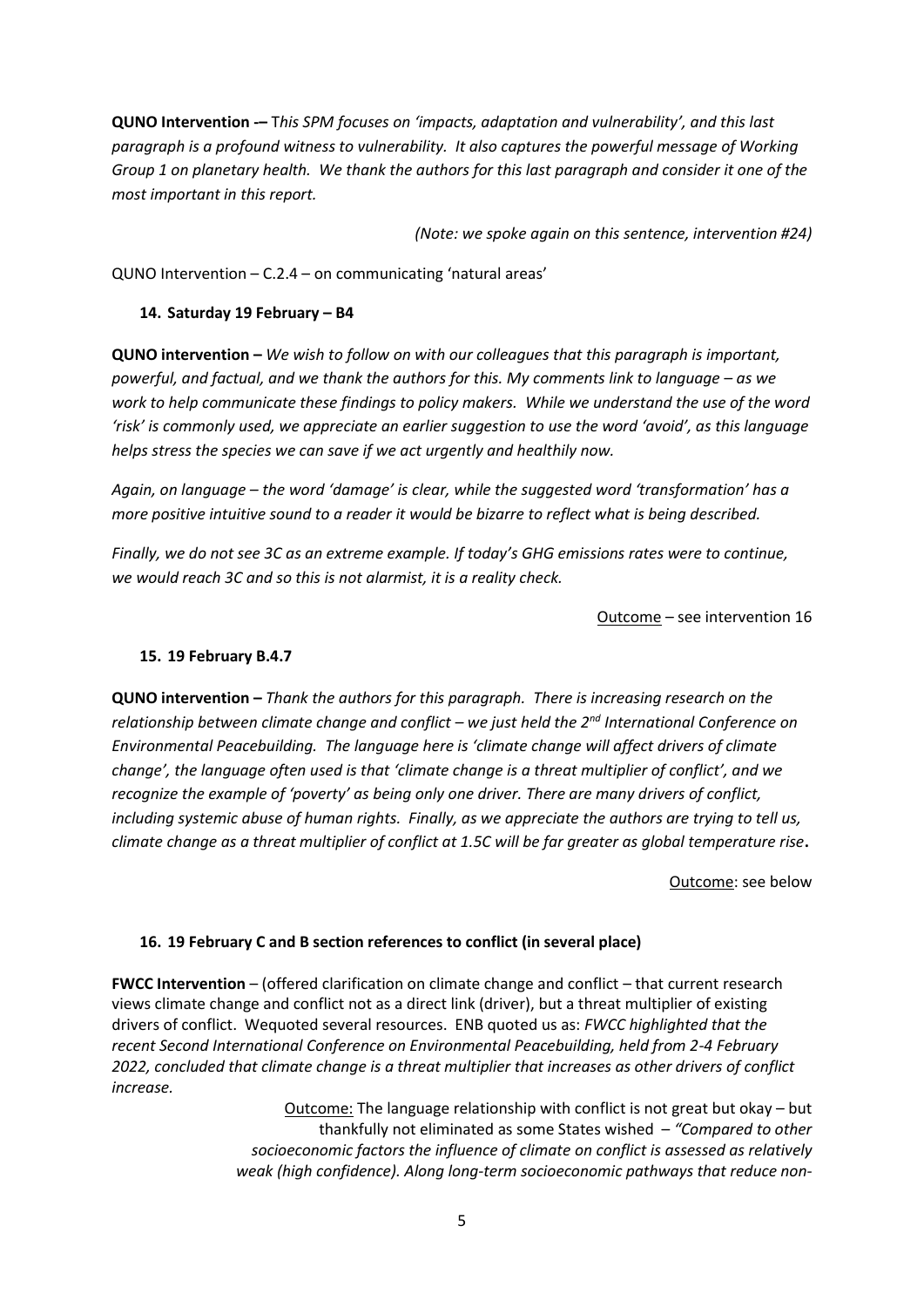*climatic drivers, risk of violent conflict would decline (medium confidence). At higher global warming levels, impacts of weather and climate extremes, particularly drought, by increasing vulnerability will increasingly affect violent intrastate conflict (medium confidence)."*

### **17. Monday 21 February B.4.1.**

**QUNO Intervention** – *Thank you, as I have already shared in a previous intervention concerning this sentence, for communication's sake, the word 'transformation' does not reflect the word 'damages', which was taken out. We believe that damages is very clear in reflecting, for policy makers, the risk being portrayed.* 

Outcome: Sentence is stronger, following my intervention and discussion– 'transformation' was as altered to 'damage, degradation and transformations'.

### **18. Tuesday 22 February - Approving D1 and D2 with strengthening in equity and justice language! D.2.1**

**FWCC Intervention –** *We are glad there is a footnote for 'low regrets', to help with communication, but we express our regret that the last footnote version was deleted. We understand the AR5 language is already accepted, but the AR6 has done such remarkable work on research for equitable and just adaptation approaches, and we express our sadness that this is lost in the footnote.*

### **19. Wednesday - 23 February B.1.7**

Indirect (via negotiators) engagement during huddle, where observers are not allowed to speak. The concern is that, in current language, conflict drivers were being defined as only 'socio-economic'. We expressed concern these not remain the only reasons for conflict, as conflicts are also often political reasons and include systemic abuse of human rights – and this fed into a huddle discussion that resulted in improved language: *While non-climatic factors are the dominant drivers of existing intrastate violent conflicts, in some assessed regions extreme weather and climate events have had a small, adverse impact on their length, severity or frequency, but the statistical association is weak (medium confidence).*

Outcome: Authors then went from 'socio-economic' to 'non-climatic factors'

**QUNO Intervention allowed** – *Thank you Co-Chair, just to say that what the authors have written here, is what we are seeing in research worldwide – in the Geneve Peacebuilding Conference, and just two weeks ago the International Environmental Peacebuilding Conference, and this sentence reflects appropriately what research is finding.*

# **20. Wednesday 23 February B.4.7 – 'by increasing vulnerability' – harsh discussion here**

**FWCC intervention –** *on a communications level, if helpful to the discussion, the way I read the sentence is more about vulnerability and less about climate change increasing the conflict, but about climate change/drought increasing the vulnerability of the people, or citizens, already affected by the conflict.*

Outcome: IPCC Author – I find the point made by the Quakers very helpful. The sentence was moved around for greater focus on vulnerability, and for conflict to 'violent conflict'.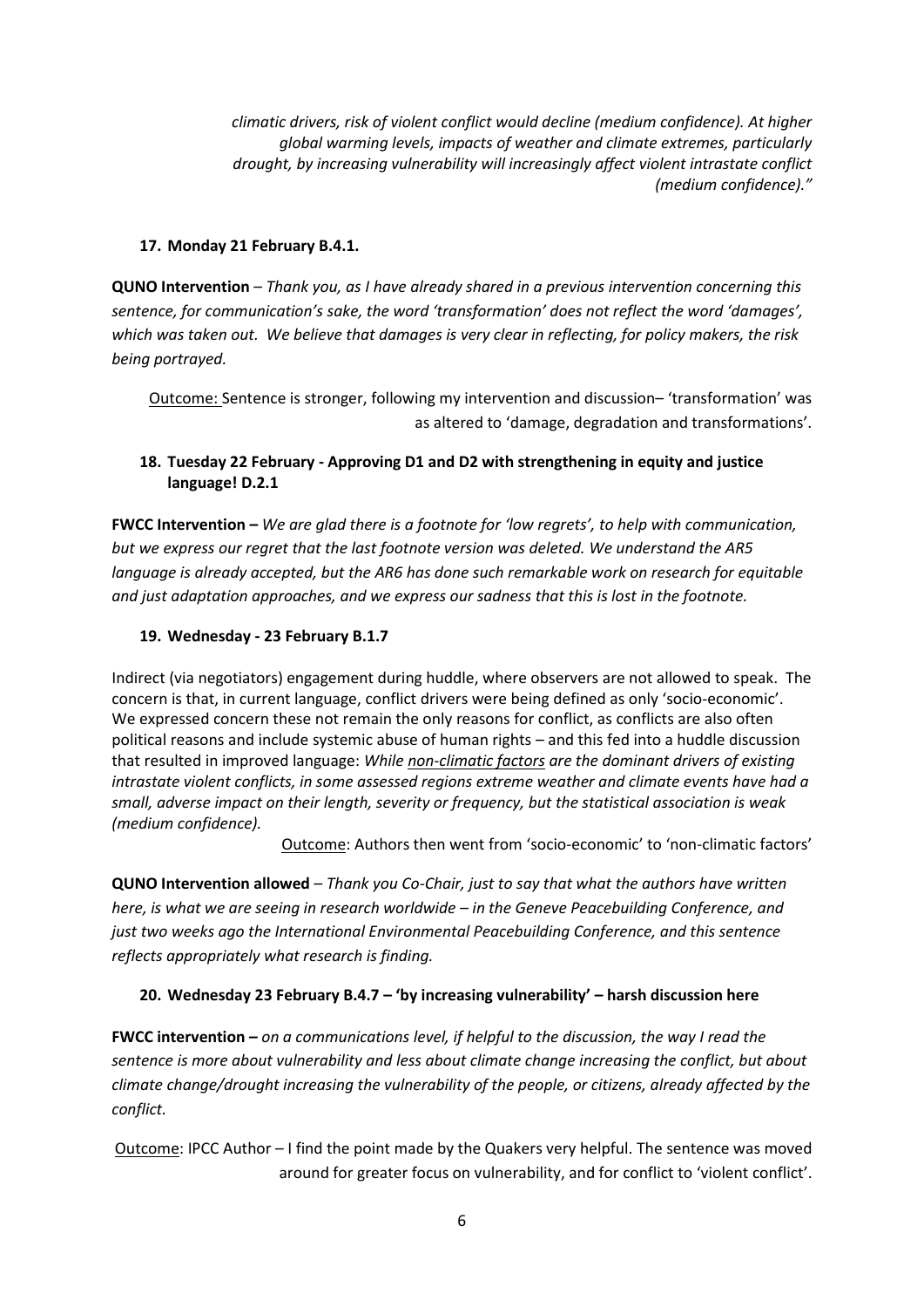#### **21. Thursday 24 February C.2.11**

**FWCC Intervention** – *'We very much appreciate this sentence and thank the authors for their clarifications. We have only one question – and this came up in this morning's Huddle - would it help to put 'sustainable' before the word 'development', as 'unsustainable development' can lead to conflict, not just violent conflict but conflict within societies facing unsustainable development, so my question is if it reflects the scientific research to place 'sustainable' before 'development'.*

> Outcome: Authors come back with new language, influenced by our intervention. "Some development reduces underlying vulnerabilities associated with conflict".

#### **22. Thursday 24 February** On definition of climate justice

**FWCC Intervention –** *Thank you co-chair. In addition to what my colleagues from CAN have said, could the authors check if 'human centred approaches' is the best language here, as we believe this sentence linking development and human rights is relating to 'rights based approaches'. This language is already in the SPM and, and rights-based approaches is more than 'human centred' as it integrates both human rights and also protection of biodiversity/environmental integrity. Rightsbased approaches language was outlined by the Office of the High Commissioner for Human Rights earlier this week, and research by the UN Special Rapporteur on Human Rights and the Environment is extensively used in the Human Rights Council and is in the underlying literature in the chapters here.*

Outcome **–** 'human-centred approaches' is changed to 'rights-based approaches'

#### **23. Friday 25 February - SPM B2**

**FWCC intervention –** *thank you Co-Chair. Concerning the language in this paragraph, we not that the AR5 Synthesis Report identified economic growth as one of the main drivers of CO2. Would this language (finding) as relate to the main drivers of vulnerability as described in this paragraph, in relation to the discussion on unsustainable development?*

#### **24. Friday 25 February B.6.1**

**FWCC Intervention** *– overshoot from 1.5C – Thank you, we wish to stress how extraordinarily important this sentence is, with its focus on the multiple and severe impacts of overshoot. We have the findings from WG1, and in these chapters, and of course in the Special Report on Global Warming of 1.5C, which outlined the loss of human life, and significant increase in species extinction, as well as food security, etc. These are severe multiple impacts – you cannot bring the dead back to life.*

#### **25. Friday 25 February D.5.3**

**FWCC Intervention –** *thank you, if you take out 'liveable', you take out the level of seriousness that this report is trying to convey. The situation we face is profoundly difficult and that is exactly why the seriousness of the language is needed, calling for us to step up. We thank previous delegations for requesting to keep 'liveable' in.*

Outcome: language of 'Liveable' remains